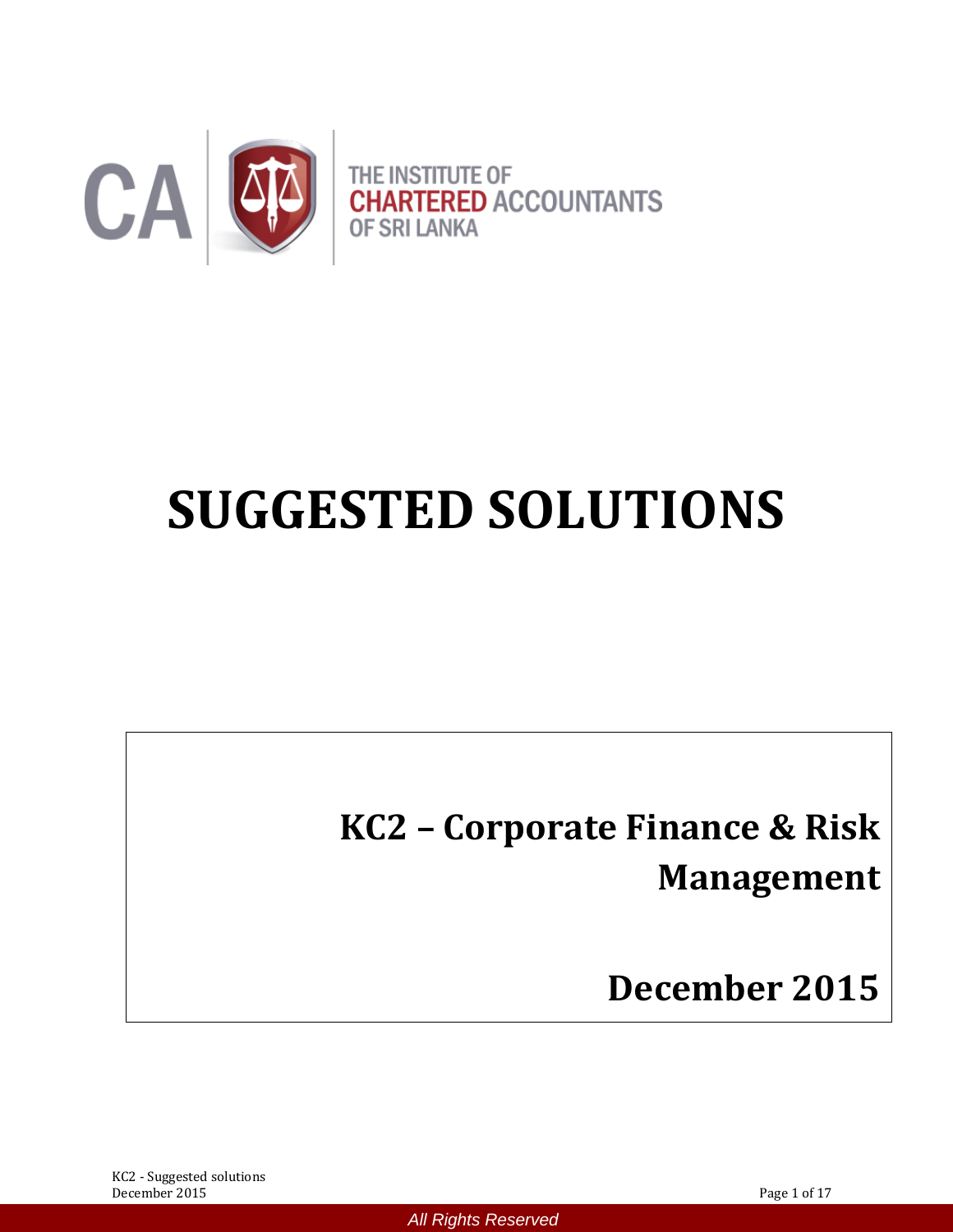#### **Answer 01**

| Relevant Learning Outcome/s: |                                                                                              |  |  |  |  |
|------------------------------|----------------------------------------------------------------------------------------------|--|--|--|--|
| 4.1.1                        | Analyse the capital budgeting process (including searching for investments, strategic        |  |  |  |  |
|                              | prioritisation, identifying investment, investment appraisal, authorisation, capital         |  |  |  |  |
|                              | budget, monitoring and review)                                                               |  |  |  |  |
|                              | لمستمراء المتكلف والمسامات وبالفائس وامعن والمستلف والمستور والمساور والمستحلفات والمستحلفات |  |  |  |  |

6.2.1 Assess different tools/strategies to mitigate each of the risks identified above.

# **Suggested detailed answer**

| ٠ | v<br>$\sim$ |   |
|---|-------------|---|
| × | v           | ĉ |

| <b>Option A</b>                                                                    |                                                                                                                                                     |
|------------------------------------------------------------------------------------|-----------------------------------------------------------------------------------------------------------------------------------------------------|
| <b>Pros</b>                                                                        | Cons                                                                                                                                                |
| Carries the lowest risk out of all the<br>three options                            | No future cash inflows on usage of<br>machine. Therefore, relatively low<br>returns of the actual usage of X-ray<br>machines increase in the future |
| Cash would be collected upfront at a<br>25% mark-up from the Ministry of<br>Health |                                                                                                                                                     |
| Cash inflows on the O&M agreement<br>for 5 years                                   |                                                                                                                                                     |

| <b>Option B</b>                      |                                    |
|--------------------------------------|------------------------------------|
| <b>Pros</b>                          | Cons                               |
| Variable income streams correlate to | Riskier than Option A as the O&M   |
| the actual usage of the machine      | the<br>warranty would be           |
|                                      | responsibility of Gamma            |
|                                      | No upfront cash - time value of    |
|                                      | money would decrease. The cost to  |
|                                      | be paid to the principal ownership |
|                                      | would be with Gamma (risks &       |
|                                      | rewards of machine)                |

| <b>Option C</b>                        |                                 |
|----------------------------------------|---------------------------------|
| <b>Pros</b>                            | Cons                            |
| Risker than Option A, but less riskier | Warranty/0&M to be done<br>by   |
| than Option B                          | Gamma during $Y_1 - Y_3$ .      |
| Variable income stream depending       | No upfront cash - time value of |
| on the actual charge of X-ray films,   | money would decrease.           |
| plus service from $Y_4 - Y_5$          |                                 |
| The most important advantages of       |                                 |
| BOOT are: utilisation of private       |                                 |
| sector's investment instead of public  |                                 |
| sector's, transferring all the risk to |                                 |
| the private sector. Transferring of    |                                 |
| technical knowledge is one of the      |                                 |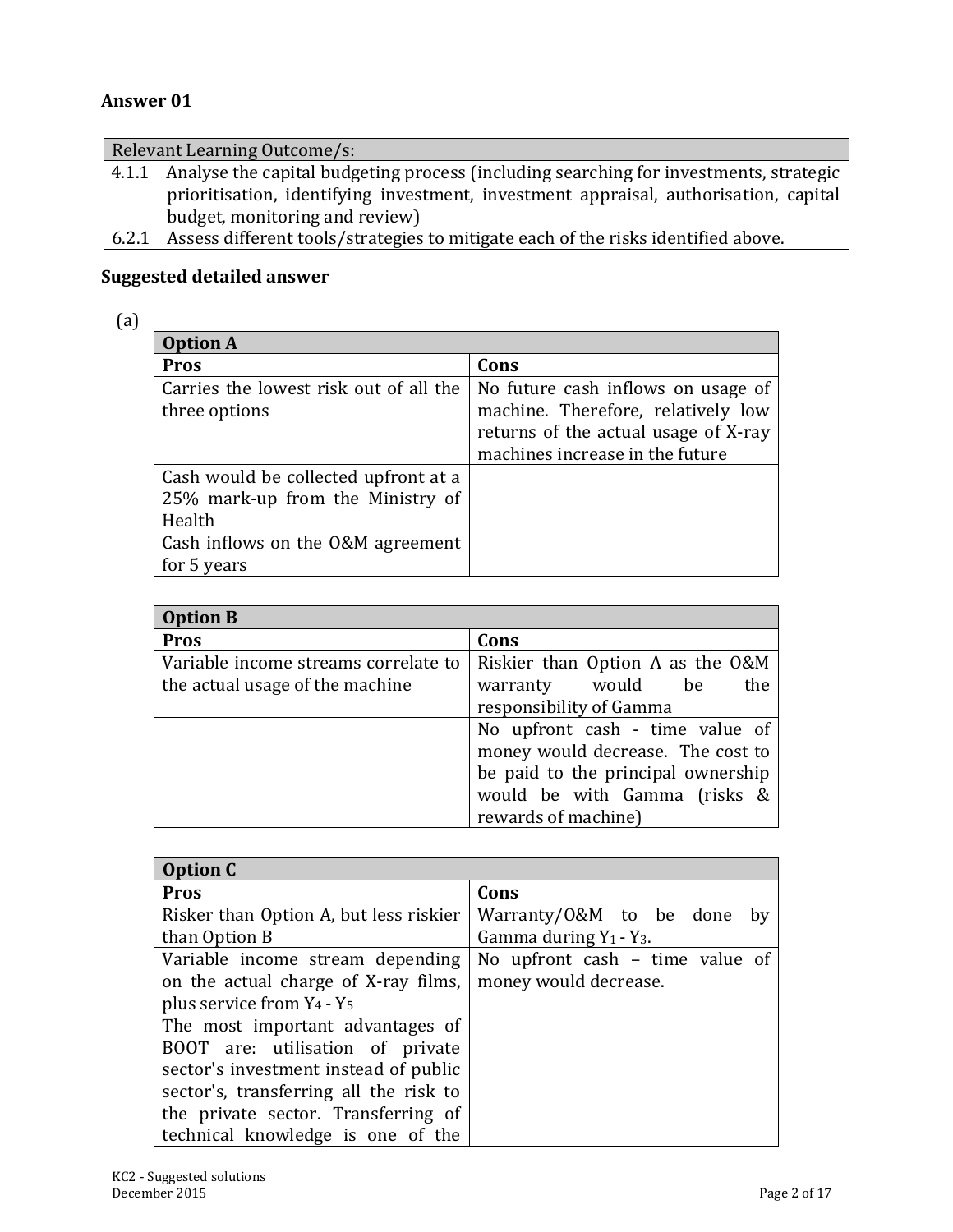| most important benefits of this     |  |
|-------------------------------------|--|
| method for developing countries.    |  |
| Political resistance in using the   |  |
| private sector is less than other   |  |
| methods because the project will be |  |
| owned by the government             |  |
| eventually.                         |  |
|                                     |  |

(6 marks)

(b) X-ray machine USD 35,000  $\longrightarrow$  Rs. 4,900,000

| Freight $(0.5\%)$  | 24,500    |
|--------------------|-----------|
| Insurance (USD750) | 105,000   |
| CIF <sub></sub>    | 5,029,500 |
| Mark-up $(25%)$    | 1,257,375 |
| Value              | 6,286,875 |

# ∴ 200 machines  $\rightarrow$  Rs. 1,257,375,000

|                  |            |       |       |       |       | (Rs. million) |
|------------------|------------|-------|-------|-------|-------|---------------|
| <b>Option A</b>  |            |       |       |       |       |               |
| Year             | 0          |       | 2     | 3     | 4     | 5             |
| Cost of machines | (1,005.90) |       |       |       |       |               |
| Sale proceeds    | 1,257.38   |       |       |       |       |               |
| 0&M              |            | 62.87 | 64.44 | 66.05 | 67.70 | 69.40         |
| Total cash flows | 251.48     | 62.87 | 64.44 | 66.05 | 67.70 | 69.40         |
| DF (15%)         | 1.000      | 0.869 | 0.756 | 0.658 | 0.572 | 0.497         |
| <b>PV</b>        | 251.48     | 54.63 | 48.72 | 43.46 | 38.73 | 34.49         |
| <b>NPV</b>       | 471.50     |       |       |       |       |               |

| <b>Option B</b>          |             |        |        |        |        | (Rs. million) |
|--------------------------|-------------|--------|--------|--------|--------|---------------|
|                          | 0           |        | 2      | 3      | 4      | 5             |
| Cost of machines         | (1,005.90)  |        |        |        |        |               |
| Spare parts              | (100.59)    |        |        |        |        |               |
| Service                  |             |        |        | (4.20) | (4.20) | (4.20)        |
| Scan income (Working 01) |             | 262.8  | 331.13 | 405.63 | 486.76 | 638.87        |
| <b>NCF</b>               | (1, 106.49) | 262.80 | 331.13 | 401.43 | 482.56 | 634.67        |
| DF (15%)                 | 1.000       | 0.869  | 0.756  | 0.658  | 0.572  | 0.497         |
| <b>PV</b>                | (1, 106.49) | 228.37 | 250.33 | 264.14 | 276.02 | 315.43        |
| <b>NPV</b>               | 227.81      |        |        |        |        |               |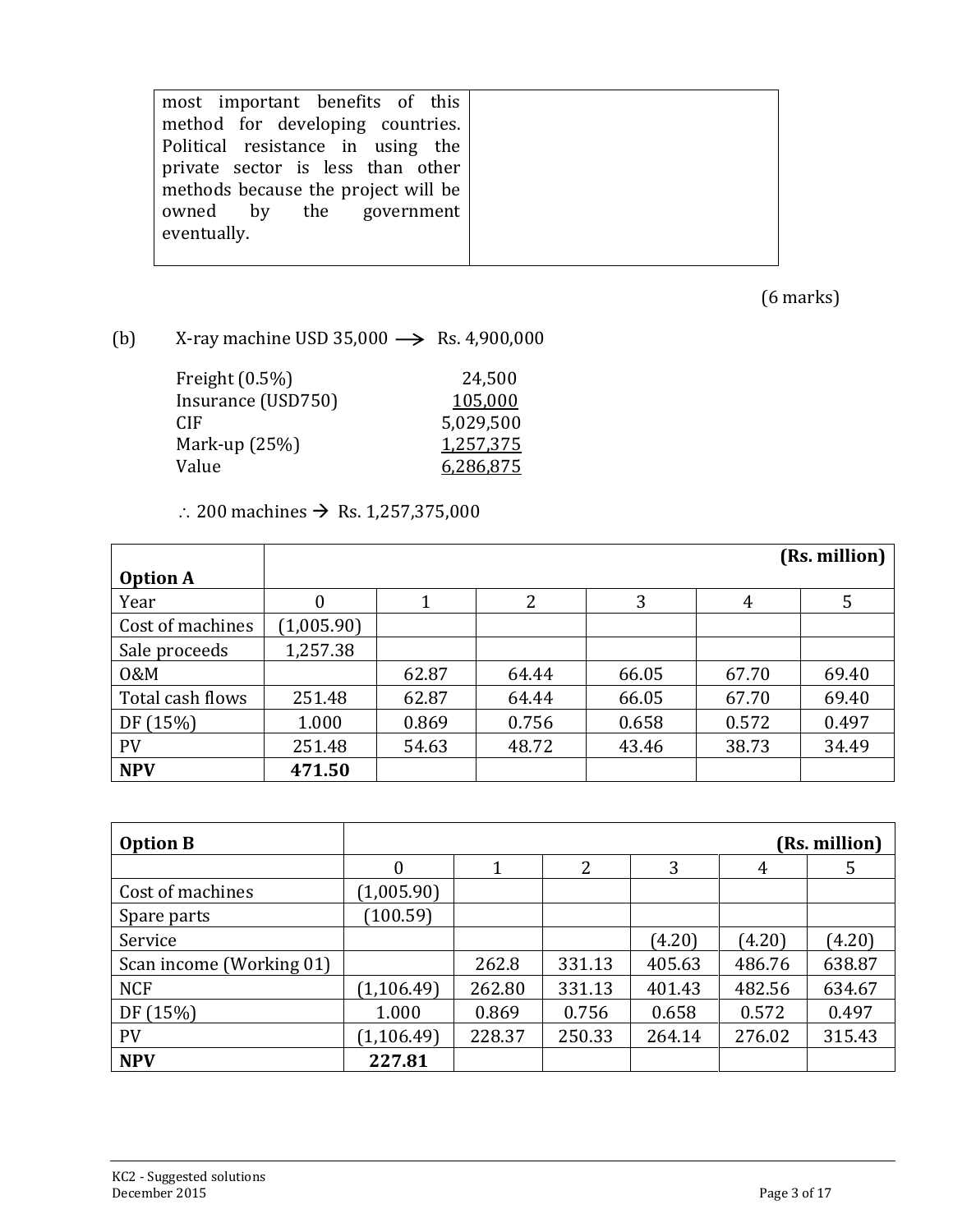| <b>Option C</b>          | (Rs. million) |        |        |        |       |       |  |
|--------------------------|---------------|--------|--------|--------|-------|-------|--|
|                          |               |        | າ      | 3      | 4     | 5     |  |
| Cost of machines         | (1,005.90)    |        |        |        |       |       |  |
| Spare parts              | (50.30)       |        |        |        |       |       |  |
| Service                  |               |        |        |        | 4.90  | 4.90  |  |
| Scan income (Working 02) |               | 438    | 578.16 | 741.97 |       |       |  |
| <b>NCF</b>               | (1,056.20)    | 438.00 | 578.16 | 741.97 | 4.90  | 4.90  |  |
| DF (15%)                 | 1.000         | 0.869  | 0.756  | 0.658  | 0.572 | 0.497 |  |
| <b>PV</b>                | (1,056.20)    | 380.62 | 437.09 | 488.22 | 2.80  | 2.44  |  |
| <b>NPV</b>               | 254.97        |        |        |        |       |       |  |

| <b>Working 01 - Scan income</b> |              |                |            |                |            |
|---------------------------------|--------------|----------------|------------|----------------|------------|
| Year                            | $\mathbf{1}$ | $\overline{2}$ | 3          | $\overline{4}$ | 5          |
| No. of scans per hour per       |              |                |            |                |            |
| machine                         | 5            | 6              | 7          | 8              | 10         |
| No. of scans per day per        |              |                |            |                |            |
| machine                         | 120          | 144            | 168        | 192            | 240        |
| No. of scans per year per       |              |                |            |                |            |
| machine                         | 43,800       | 52,560         | 61,320     | 70,080         | 87,600     |
| Total no. of scans              | 8,760,000    | 10,512,000     | 12,264,000 | 14,016,000     | 17,520,000 |
| Charge per scan (Rs.)           | 30.00        | 31.50          | 33.08      | 34.73          | 36.47      |
| Income (Rs. million)            | 262.8        | 331.13         | 405.63     | 486.76         | 638.87     |
|                                 |              |                |            |                |            |
| <b>Working 02</b>               |              |                |            |                |            |
| Year                            | 1            | 2              | 3          |                |            |
| Charge per scan (Rs.)           | 50           | 55             | 60.5       |                |            |
|                                 |              |                |            |                |            |
| Income (Rs. million)            | 438          | 578.16         | 741.97     |                |            |

Option A should be selected as it has the highest NPV.

(15 marks)

(c) Securitization is the transformation of illiquid assets into a security. It involves taking a relatively illiquid asset, or a group of assets, and transforming it into a more identifiable, secure and liquid security through financial engineering. This improves economic efficiency and enhances liquidity. Conceptually, asset securitisation converts regular and classifiable cash flows from a diversified portfolio of illiquid present or future receivables. Thus, securitisation serves, as a refinancing mechanism to diversify external sources of asset funding and to transfer specific risk exposures asset securitisation would offer an interesting funding alternative to traditional channels of external finance captive to a pernicious bankbased financial system.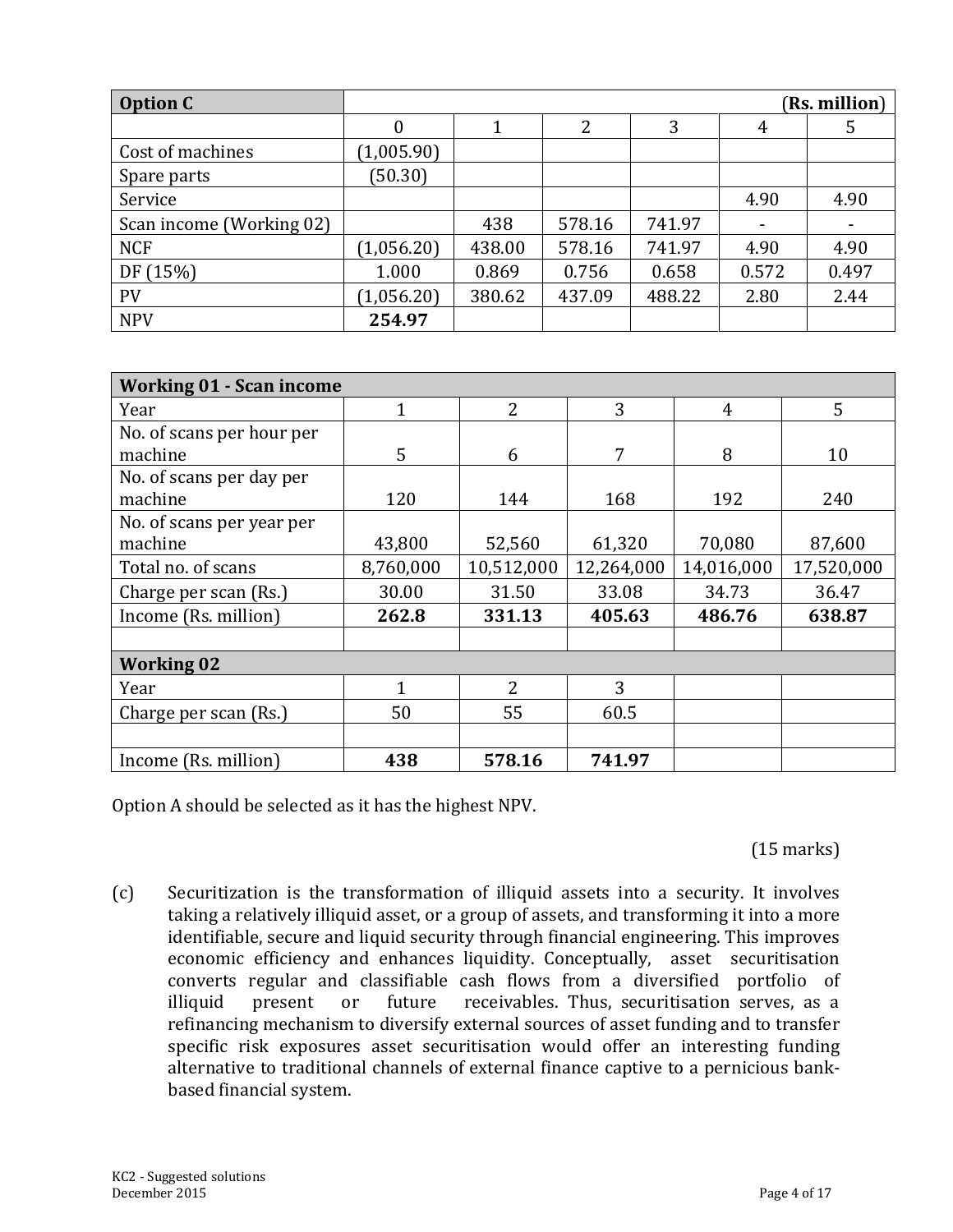Securitization transactions often issue pass-through securities whose repayment obligations effectively match the repayment characteristics of the underlying assets (promotes managing and matching asset/liability profiles). Asset securitisation is one operational means of risk management, which allows issuers to reallocate, commodities and transfer different types of risks (e.g. credit risk, interest rate risk, liquidity risk or pricing risk) to capital market investors in return for some fair market price. While banks and other financial institutions view securitisation as an expedient means to evade inconsistent regulatory capital charges for credit exposures of similar risk ("optimisation of regulatory capital"), non-financial entities would employ securitisation primarily for the liquidity management of existing trade receivables. Securitization arises from the flexibility available in transforming cash flows and risks of the collateral pool into those of the securities issued on the pool. For example, creative use of credit enhancements allows relatively poor-quality receivables to be transformed into some tranches of high credit quality and other tranches of low credit quality. Similarly, it is possible to carve out long-term, non-revolving securities from short-term, revolving credit card receivables. Accordingly, securitization of assets can lower risk, enhance liquidity, and reduce cost of funds.

> (4 marks) **(Total: 25 marks)**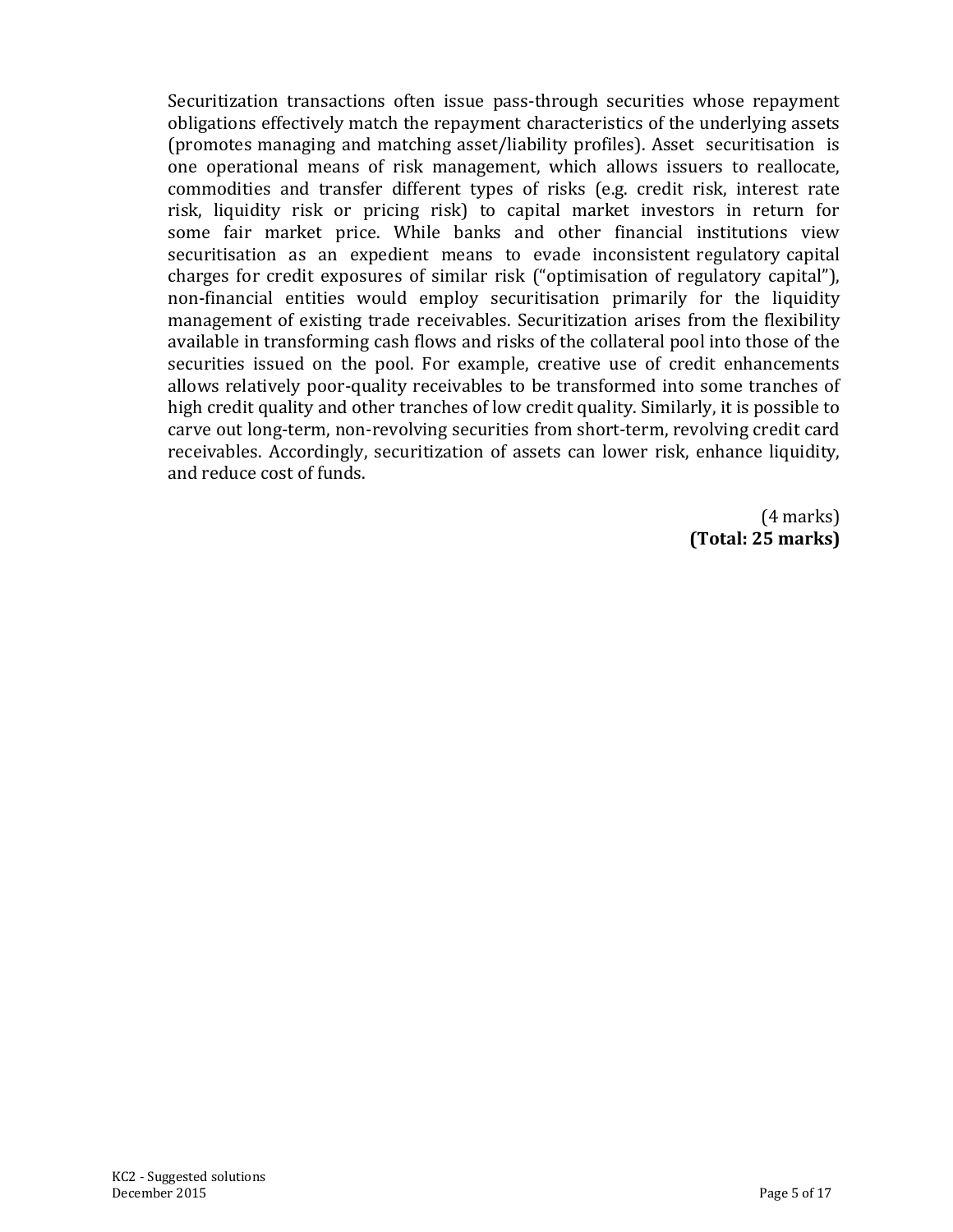#### **Answer 02**

|       | Relevant Learning Outcome/s:                                                        |
|-------|-------------------------------------------------------------------------------------|
| 5.2.1 | Evaluate business valuation techniques (asset based, earnings based, proxy PE base, |
|       | cash flow based) for a specific merger or acquisition or divestment.                |
| 1.1.1 | Discuss appropriate strategic objectives, both financial and non-financial, for     |
|       | different types of organisations (profit maximisation, wealth miximisation, value   |
|       | for money, balanced scorecard) and how these objectives can assist in meeting the   |
|       | corporate goals of such organisations.                                              |
| 2.2.1 | Evaluate working capital requirements and investment decisions using working        |
|       | capital cycle and permanent and temporary working capital estimations.              |
| 2.2.2 | Evaluate the appropriateness of different working capital financing policies.       |

#### **Suggested detailed answer**

(a) (i) Economic Value Added (EVA) = NOPAT – (Invested capital \* WACC) = 26,640 – (63,000\*0.133)  $= 26,640 - 8,379$ = **18,261**

 $WACC = 30,000 * 0.2 + 33,000 * 0.1 * (1-0.28)$  63,000 63,000  $= 0.48 * 0.2 + 0.52 * 0.072$  $= 0.096 + 0.037$  $= 0.133$ = 13.30%

Note: Answers, which considered the book value of debts as Rs. 70,000, also gained two marks.

Market Value Added (MVA) = 63,000 – 53,000  $= 10,000$ 

#### **Alternatively**

 $MVA = 30,000 - 20,000 = 10,000$ 

(6 marks)

#### (ii) **Destroyers of shareholder value**

Creating shareholder value is a fundamental requirement for all companies. Therefore, most of the leading companies adopt a mantra of shareholder value to meet the increasing expectations of shareholders.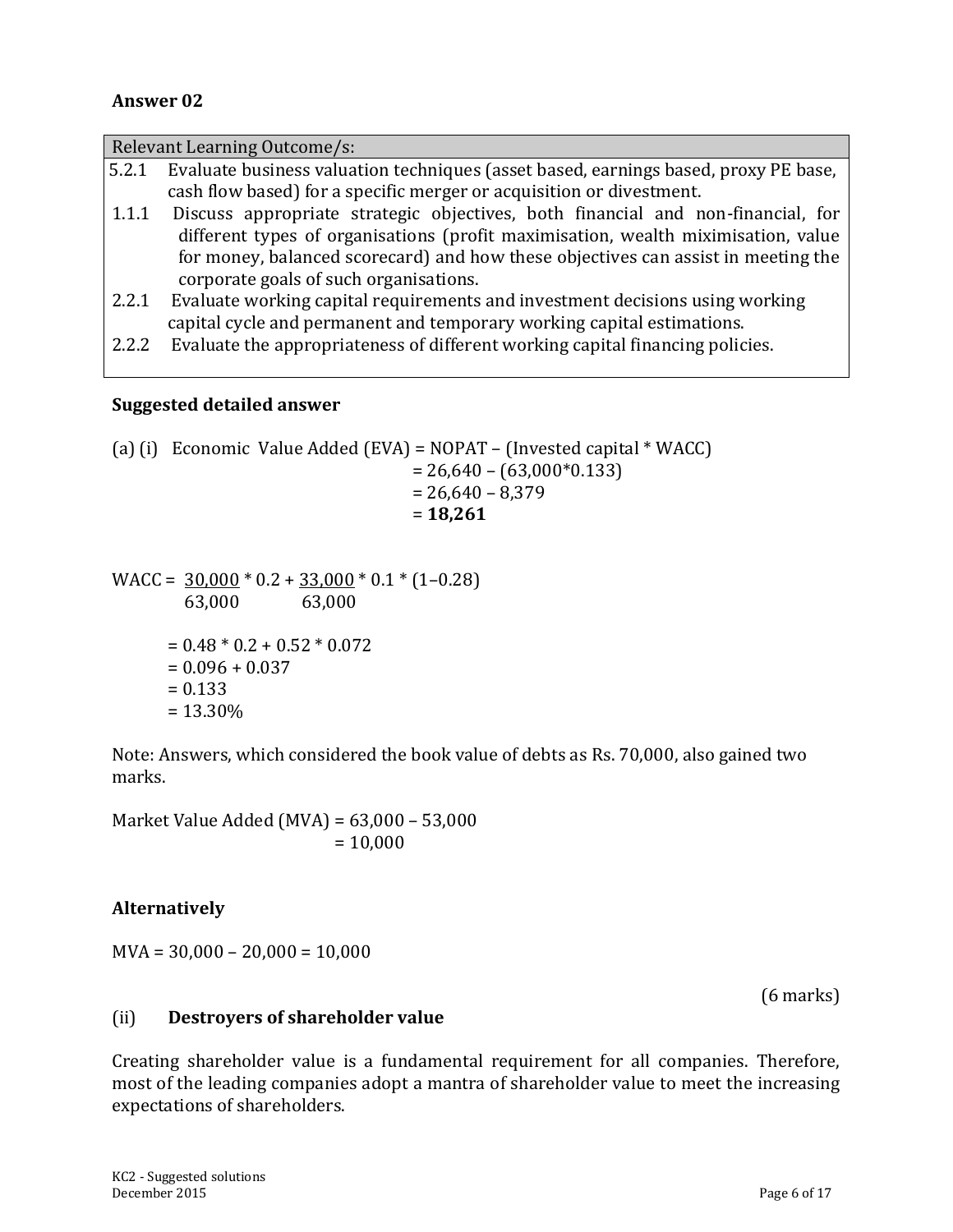Fundamentals and valuation metrics are used in traditional and value-based approaches to equity securities analysis. In the traditional realm, growth rates, margins, return on equity, multiples, and the fundamental stock return are at the core. However, the traditional approach has a number of limitations. Focus is now moving away from classic attempts to model earnings based returns and assessments based on growth expectations, cash flow return on invested capital, and risk. In response to the changing concerns of institutional investors, equity analysts at securities firms are also revising their approaches to value analysis, such as EVA and MVA.

Economic Value Added (EVA) is the difference between the company's net operating profits after taxes and the cost of capital employed in generating those profits in a financial year. If EVA is positive, the company creates shareholder wealth and if EVA is negative then the shareholders' wealth is destroyed. EVA is a better measure of performance as it includes various aspects in calculating value than other performance measures such as ROI, ROE, EPS, etc.

Another performance measure that can be used in conjunction with EVA is MVA. MVA is defined as the difference between the total market value of debt and equity of a company and its invested capital. MVA is also equal to the market's estimate of the NPV of all future EVA. MVA indicates how much a company has created or destroyed in terms of shareholder capital. Successful companies will generate a positive MVA.

(4 marks)

(iii)

|                           | <b>Rs. '000</b> |
|---------------------------|-----------------|
| Profit after tax for 2016 | 24,840          |
| Retain $(60\%)$           | 14,904          |
| Dividend (40%)            | 9,936           |
| 10% to employees          | 993.6           |

#### **Alternatively**

|                           | <b>Rs. '000</b> |
|---------------------------|-----------------|
| Profit after tax for 2016 | 24,840          |
| Retain $(60\%)$           | 14,904          |
| Dividend (40%)            | 9,936           |
| Dividend to employees     | 903.2           |
| $(9,936 * 10)$            |                 |
| 110                       |                 |

(3 marks)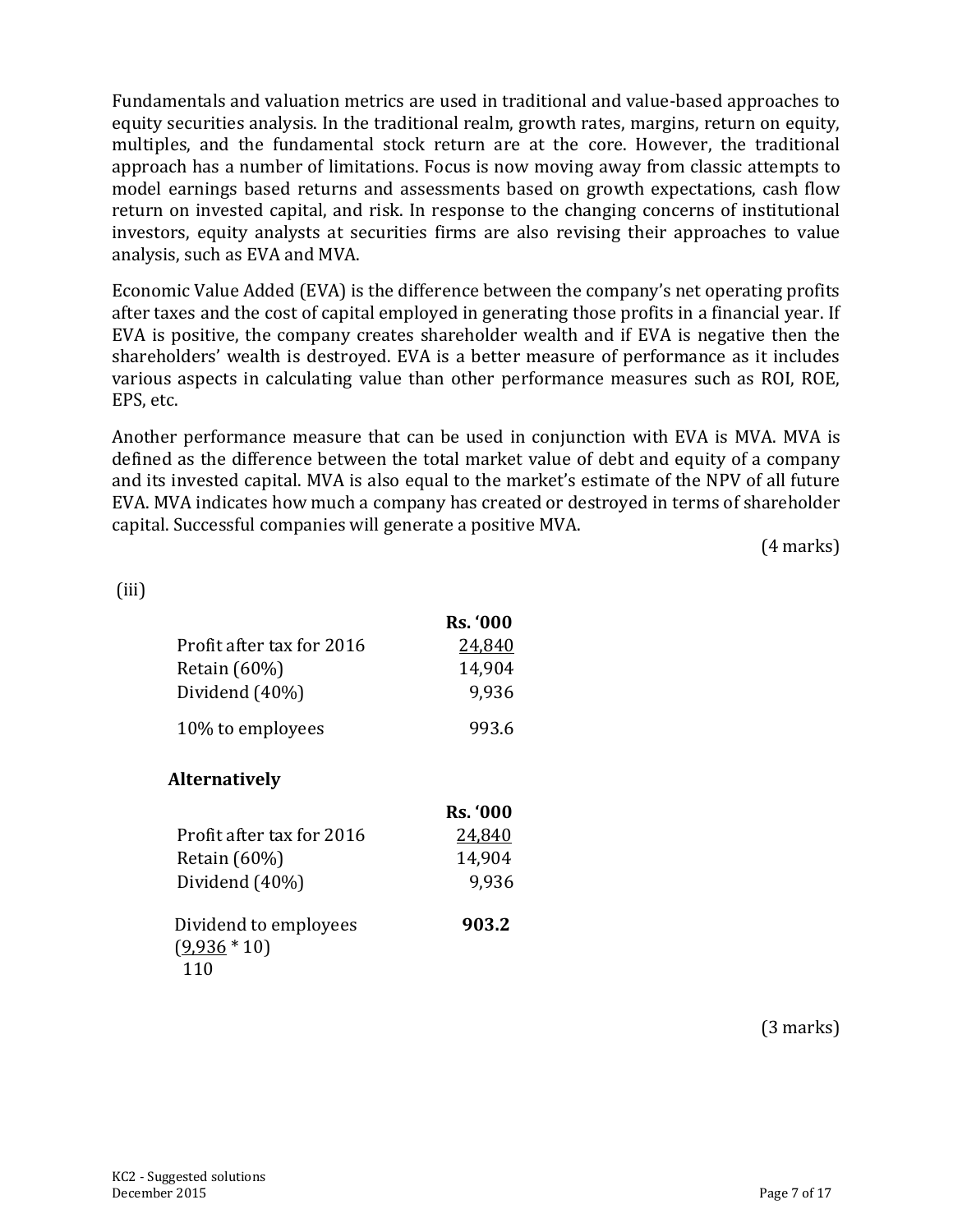#### (b) (i) **Summary**

|                                | Working capital investment policy |                 |                   |  |  |
|--------------------------------|-----------------------------------|-----------------|-------------------|--|--|
|                                | Conservative                      | <b>Moderate</b> | <b>Aggressive</b> |  |  |
| Current assets                 | 34,000                            | 29,000          | 19,800            |  |  |
| <b>Fixed assets</b>            | 25,000                            | 25,000          | 25,000            |  |  |
| Total assets                   | 59,000                            | 54,000          | 44,800            |  |  |
| Current liabilities            | 18,000                            | 18,000          | 18,000            |  |  |
| <b>Estimated sales</b>         | 94,500                            | 87,900          | 76,500            |  |  |
| <b>EBIT</b>                    | 9,400                             | 8,700           | 7,700             |  |  |
| Current ratio                  | 1.889                             | 1.611           | 1.1               |  |  |
| Rate of return on total assets | 0.1593                            | 0.1611          | 0.1719            |  |  |
| Net working capital position   | 16,000                            | 11,000          | 1,800             |  |  |
| Current assets to fixed assets | 1.36                              | 1.16            | 0.79              |  |  |

The net working capital or current ratio indicates the risk element while the rate of return shows the return (measure of return).

At the conservative level, risk is low but so is the return. Similarly, at the aggressive level risk is high but so is the return. The company should decide on the suitable level to operate by looking at the risk appetite of the owners and the market return.

(7 marks)

#### (ii) **Importance of Supply Chain Finance**

Many companies lag when it comes to their forecast and demand management capabilities. As a result, they have excess inventory leading to excessive costs and their service levels are lower than desired. They also suffer from an inability to adapt quickly enough to changes in supply chain demand, and poorly defined and inconsistent processes.

The key concept behind supply chain finance (SCF) is to provide suppliers with access to advantageous financing facilities by leveraging the buyer's stronger credit rating.

Forward-thinking companies are increasingly turning to outsourcing to improve the performance and cost management of their supply chains. This approach can help companies prepare for new economic realities by enabling them to respond to nearterm cost pressures, while adopting intelligent long-term approaches that support the entire business far into the future. It forces many companies to better manage liquidity and strengthen their balance sheet. SCF can often be an attractive way for companies to improve their working capital position**.** Thus, the buyer can benefit from longer supplier payment terms and a reliable, financially robust supply chain.

(5 marks)

**(Total: 25 marks)**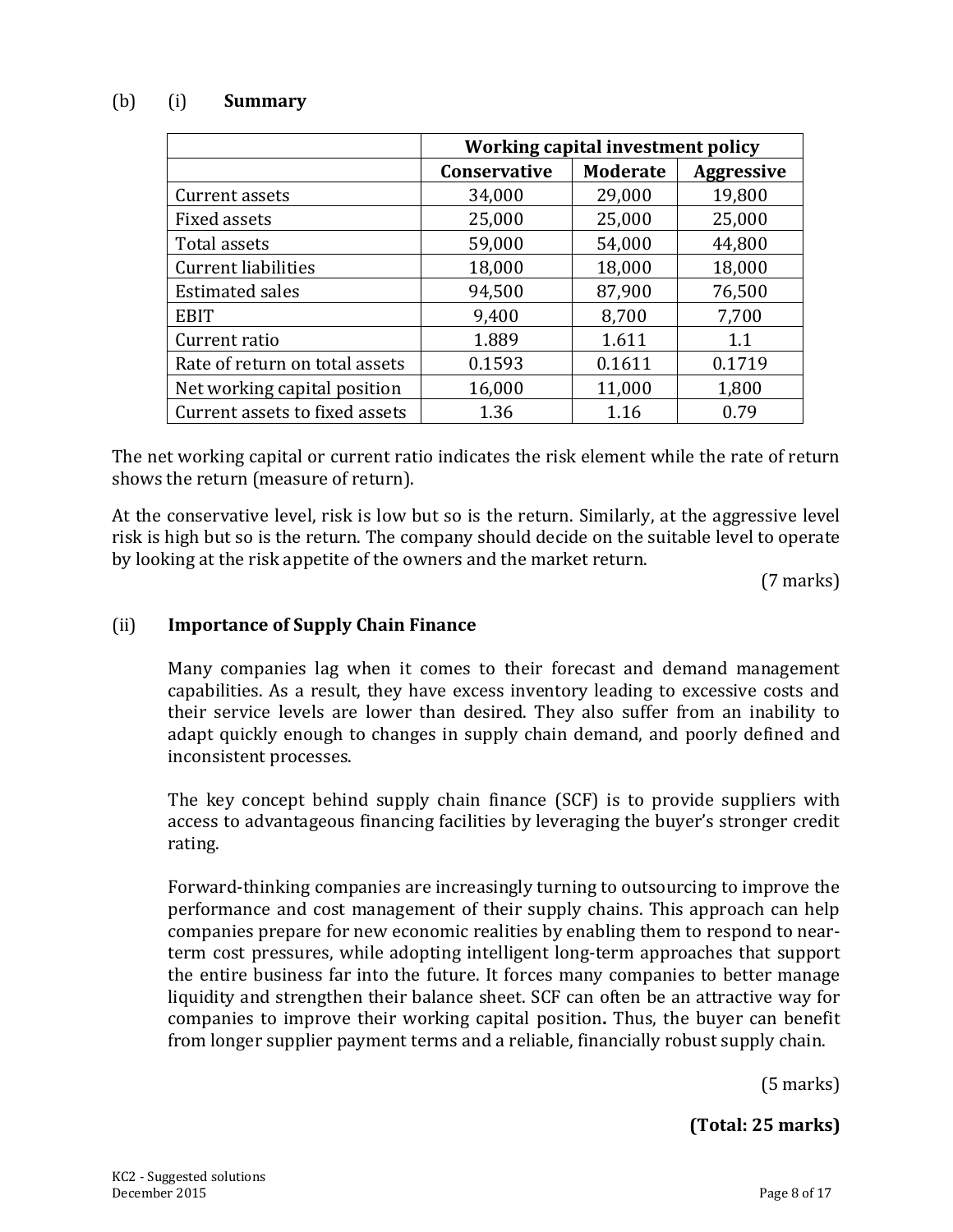Relevant Learning Outcome/s:

- 2.4.1 Discuss debt financing methods available (including bank loans, bonds, debentures, securitizations, commercial papers, debt sweeteners (convertibles and warrants), senior vs junior debt and international bonds.
- 2.4.2 Assess the value (interest yields) of undated bond/irredeemable debt and the value (yield to maturity) of dated bond/redeemable debt.
- 6.2.2 Assess various types of financial derivatives (including forward contracts future swaps and options)
- 2.3 Equity financing
- 5.2.3 Recommend appropriate valuation and terms, taking into account financial and strategic implications for a specific merger or acquisition or divestment.
- 3.1.1 Discuss different dividend policies, taking into account factors such as cliental effect, leverage and capital requirements, solvency ratios, tax considerations and Company Act pre-requirements.

#### **Suggested detailed answer**

- (a) (i) When a loan is obtained in foreign currency, a company should calculate the reporting currency equivalent cost of the debt. There are a few elements that would impact the real cost of debt in rupees in the given scenario.
	- $\triangleright$  USD interest rate
	- $\triangleright$  Repayment period and pattern
	- $\triangleright$  Exchange rates

Therefore application of the local currency denominated loan cost would not be appropriate when calculating the real cost of debt.

(3 marks)

(ii) The suggested rupee equivalent cost of debt would be as follows:

Annual installment formula to use

$$
P = \frac{r(PV)}{1 - (1+r)^{-n}}
$$

 $P = Payment$  $PV = Present Value$  $r = rate$  per period  $n = number of periods$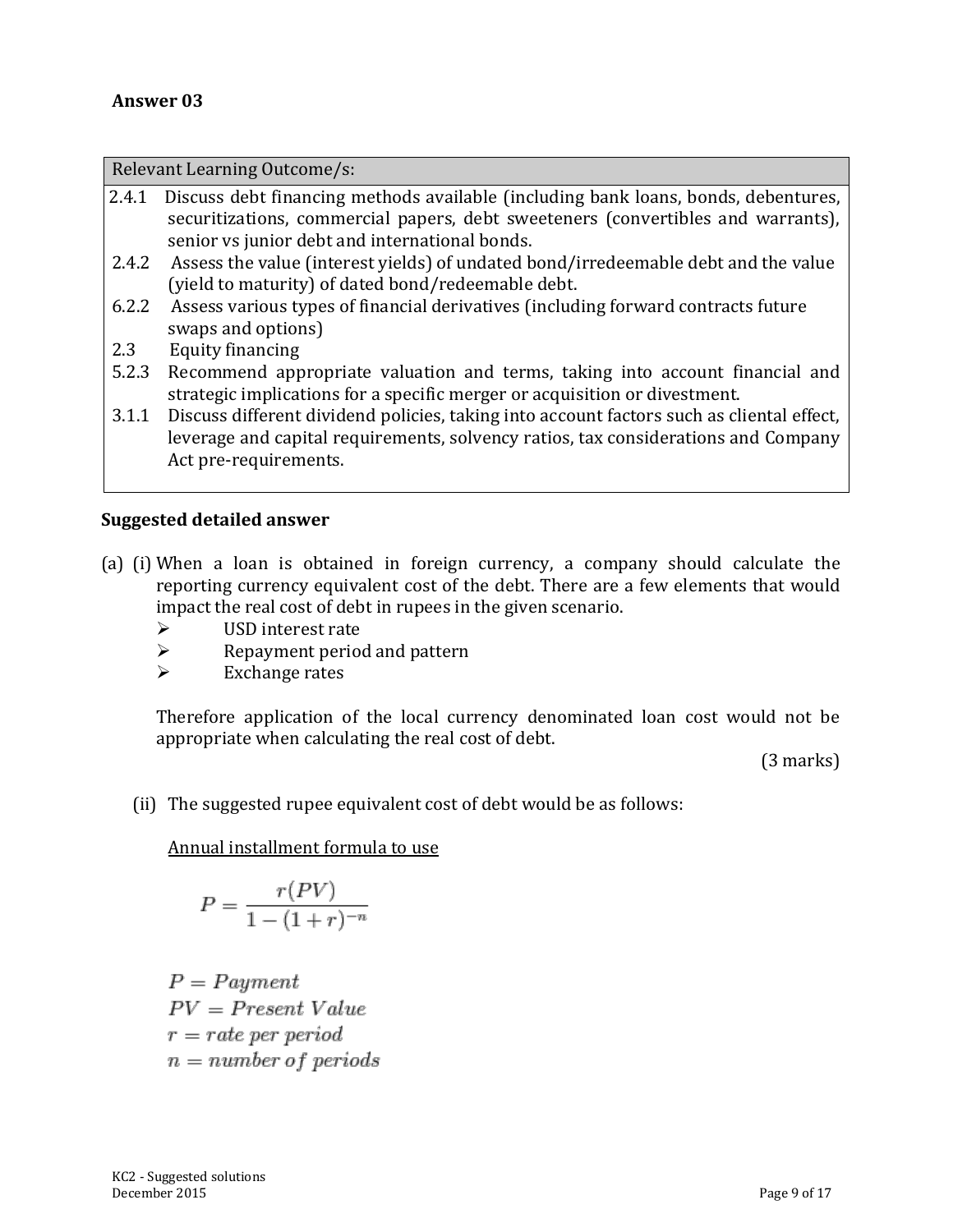Base value: USD 600,000 Interest rate: 5.75% Period: 6 years (equal installment)

Therefore the fixed installment = USD 121,065

Approximate NPV of loan schedule (Rs.)

| Year              | 2008    | 2009     | 2010       | 2011       | 2012       | 2013       | 2014       | 2015       |
|-------------------|---------|----------|------------|------------|------------|------------|------------|------------|
| Loan value        |         |          |            |            |            |            |            |            |
| (USD)             | 600,000 |          |            |            |            |            |            |            |
| Interest          |         |          |            |            |            |            |            |            |
| during grace      |         |          |            |            |            |            |            |            |
| period            |         | (34,500) |            |            |            |            |            |            |
|                   |         |          |            |            |            |            |            |            |
| Installment       |         |          | (121, 065) | (121, 065) | (121, 065) | (121, 065) | (121, 065) | (121, 065) |
|                   | 600,000 | (34,500) | (121, 065) | (121, 065) | (121, 065) | (121, 065) | (121, 065) | (121, 065) |
| Exchange rate     | 109     | 115      | 122        | 129        | 137        | 145        | 153        | 162        |
| Loan value        |         |          |            |            |            |            |            |            |
| (Rs. million)     | 65.40   | (3.97)   | (14.77)    | (15.62)    | (16.59)    | (17.55)    | (18.52)    | (19.61)    |
| DF (10%)          | 1.000   | 0.909    | 0.826      | 0.751      | 0.683      | 0.621      | 0.564      | 0.513      |
|                   |         |          |            |            |            |            |            |            |
| PV                | 65.40   | (3.61)   | (12.20)    | (11.73)    | (11.33)    | (10.90)    | (10.45)    | (10.06)    |
| <b>NPV</b> at 10% | (4.87)  |          |            |            |            |            |            |            |
|                   |         |          |            |            |            |            |            |            |
|                   |         |          |            |            |            |            |            |            |
| Loan value        |         |          |            |            |            |            |            |            |
| (Rs. million)     | 65.40   | (3.97)   | (14.77)    | (15.62)    | (16.59)    | (17.55)    | (18.52)    | (19.61)    |
| DF (15%)          | 1.000   | 0.869    | 0.756      | 0.658      | 0.572      | 0.497      | 0.432      | 0.376      |
|                   |         |          |            |            |            |            |            |            |
| PV                | 65.40   | (3.45)   | (11.17)    | (10.28)    | (9.49)     | (8.72)     | (8.00)     | (7.37)     |
| <b>NPV at 15%</b> | 6.92    |          |            |            |            |            |            |            |

 $IRR = 0.1 + (4.87)^* (0.15 - 0.10)$ (11.79)

 $= 12.06\%$ 

Therefore the suggested cost of the USD loan, which they should have applied in the initial phase of the WACC calculation, is 12% (rupees equivalent).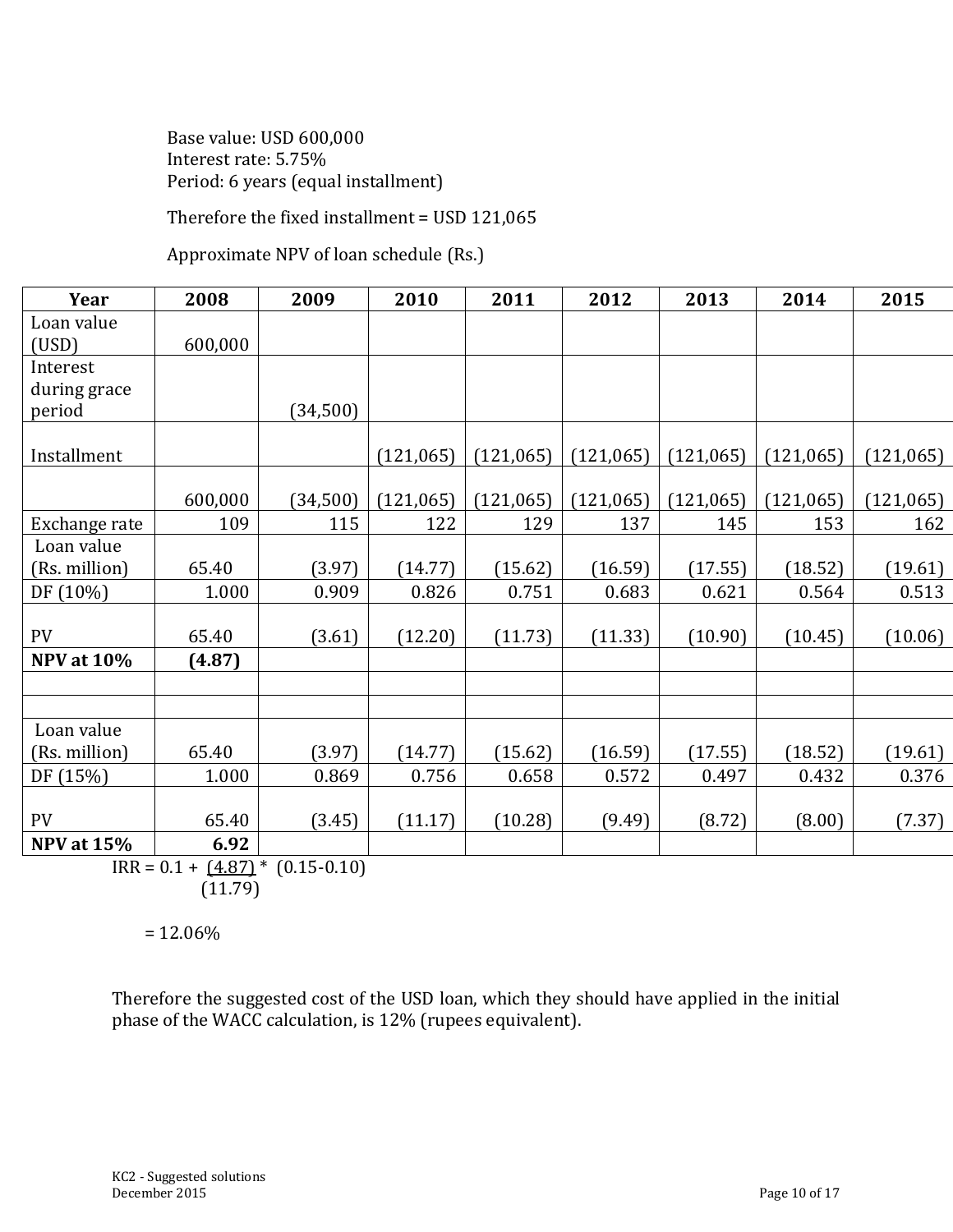Alternatively,

Interest  $=$  LIBOR + 1.5%  $=$  4.25 + 1.5  $= 5.75\%$ Effect of exchange rate  $162 = 109 \times (1+r)^7$ 

 $r = 5.8\%$ 

Average exchange rate increase of 5.8%

 $\therefore$  LKR depreciated rate of 5.8% annually.

∴ effective rate  $k_d$  = 1.0575 x 1.058 – 1  $= 1.1189 - 1$  $= 11.89\%$ 

(8 marks)

# (b)

#### (i) Currency SWAP agreement

TSEL should have opted to go for a currency SWAP as detailed due to the reason that most of the settlements take place in Euros.

They could get into a currency agreement whereby the payment will be in Euros. In return, USD inflows would be built up, which can be used to serve the loan to a certain level and minimise any exchange losses.

The initial agreement will be signed in the notional principal in both currencies as below.

| Initial loan value    | USD 600,000                           |
|-----------------------|---------------------------------------|
| 50% exposure          | USD 300,000 - Notional USD principal  |
| Equivalent Euro value | EUR 214,286 - Notional Euro principal |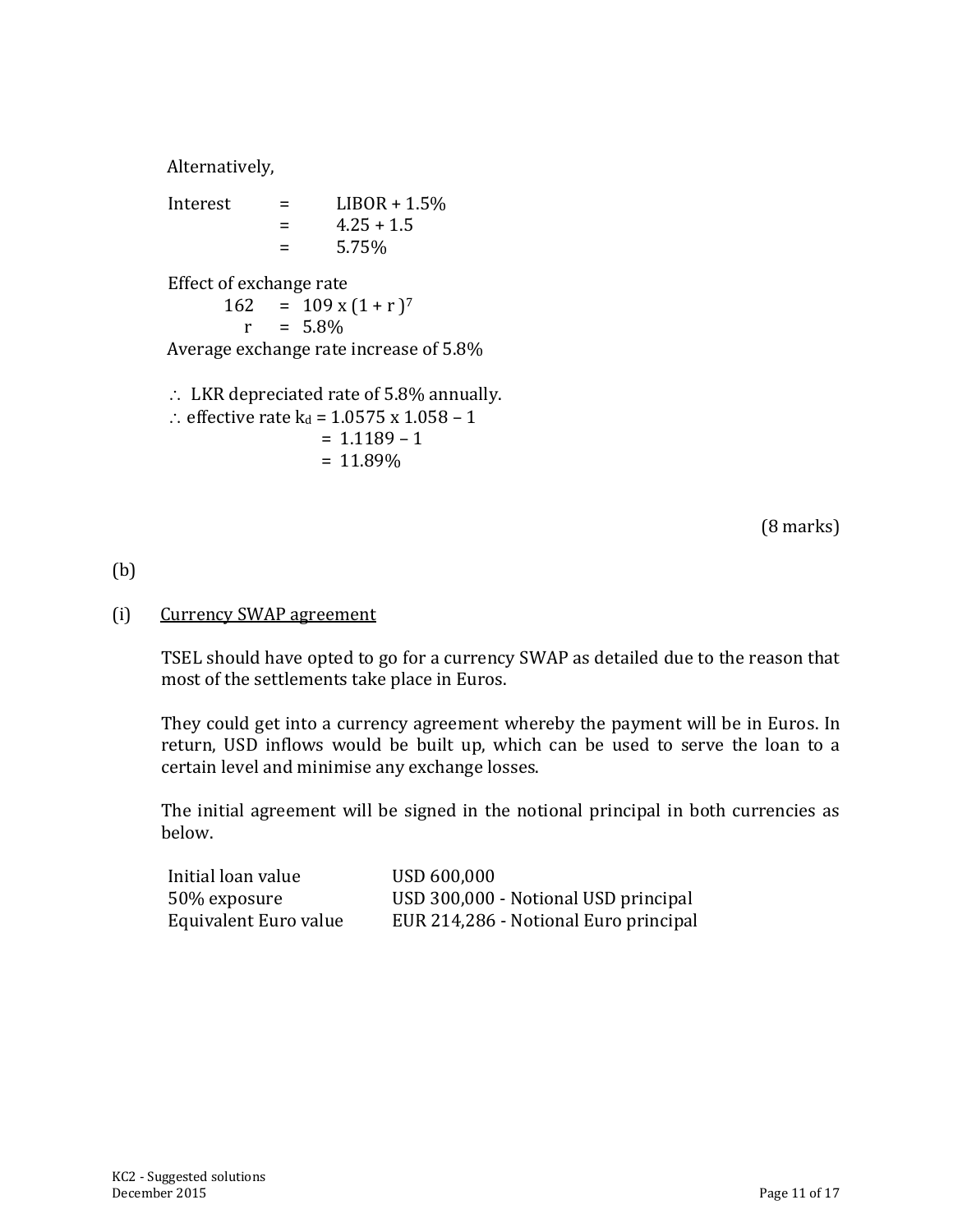The cash flows will be in the following manner:

|                              | Year 0  | Year 1 |       | Year 2   Year 3   Year 4   Year 5 |        |        | Year 6             |
|------------------------------|---------|--------|-------|-----------------------------------|--------|--------|--------------------|
| Notional principal in Euros  | 214,286 |        |       |                                   |        |        |                    |
| TSEL will pay in Euros at 4% |         | 8,571  | 8,571 | 8,571                             | 8,571  | 8,571  | $8,571 + 214,286$  |
| per annum                    |         |        |       |                                   |        |        |                    |
| Notional principal in USD    | 300,000 |        |       |                                   |        |        |                    |
| TSEL will receive in USD at  |         | 17,250 |       | 17,250   17,250                   |        | 17,250 |                    |
| 5.75% per annum              |         |        |       |                                   | 17,250 |        | $17,250 + 300,000$ |

(5 marks)

(ii) It is important for TSEL to monitor the mark-to-market value due to a several reasons.

If the exchange rates deviate significantly between the USD and Euro (from the base rate), it would have a material impact on the income statement on either side due to the exchange gain or loss when the cash flows are revalued at the spot rate for each payment. Also, at the maturity of the agreement, the settlement process would be subject to exchange rate exposure. Therefore, it is important to keep a track on the mark- to-market value and take prompt action.

In the event TSEL is not in a position to meet obligations due to certain reasons, they may go for an "unwinding swap". It requires the settling party to factor future payments into their present value and settle them using an appropriate exchange rate (net payment). Generally, unwinding a SWAP is an expensive affair under normal circumstances.

(5 marks)

(c) The nature of equity capital is such that they are the real owners of the company who take risks and rewards equally. When the business is making a loss, they are also responsible for the loss and should equally participate in the loss absorption.

Therefore Joe cannot agree on the following:

- $\triangleright$  Requesting for the same amount invested, as there is an impairment of the investment
- $\triangleright$  Interest for the holding period as equity holders do not deserve interest but dividends

(4 marks)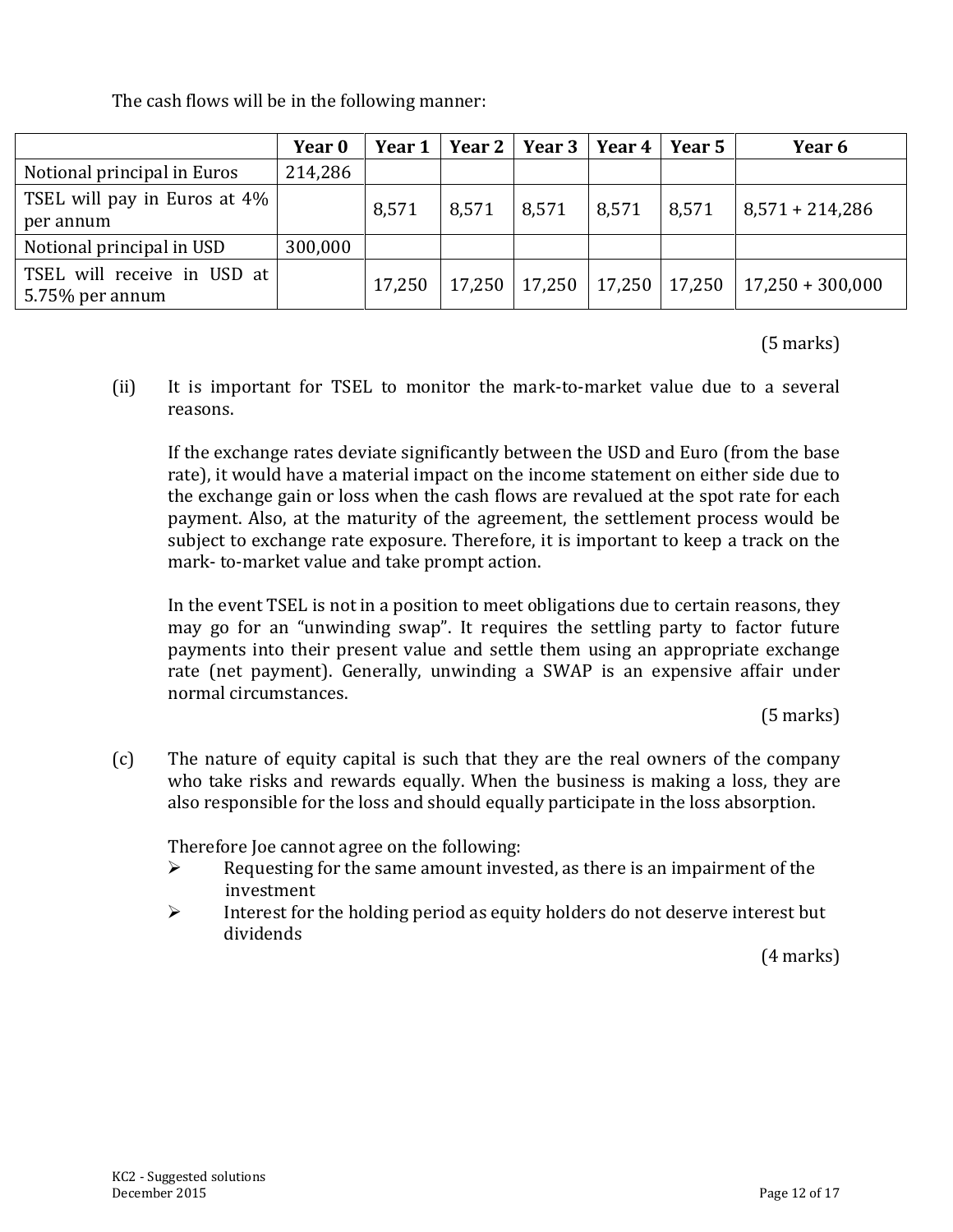#### (d) **Valuation methods**

Asset based valuation methods

| <b>Net Assets Basis Valuation</b> |           |
|-----------------------------------|-----------|
|                                   | 2016      |
| On going concern basis            |           |
|                                   |           |
| Total Assets                      | 949,940   |
| Liabilities                       | 430,737   |
| Net assets (Rs,000)               | 519,203   |
| Number of shares                  | 5,500,000 |
|                                   |           |
| Value per share (Rs.)             | 94.40     |

#### **Discounted cash flow (DCF) method** (first 4-year cash flows)

|         |             |           |                       |          | (Rs. '000) |
|---------|-------------|-----------|-----------------------|----------|------------|
|         | <b>NOCF</b> | Tax (28%) | <b>NOCF</b> after tax | DF (12%) | <b>PV</b>  |
| 2016/17 | 40,219      | (11,261)  | 28,958                | 0.893    | 25,859     |
| 2017/18 | 50,273      | (14, 077) | 36,197                | 0.797    | 28,849     |
| 2018/19 | 62,842      | (17, 596) | 45,246                | 0.712    | 32,215     |
| 2019/20 | 67,241      | (18, 827) | 48,413                | 0.636    | 30,791     |
|         |             |           |                       |          | 117,714    |

Year 2020/21 onwards cash flows

2020/21 71,948 (20,145) 51,802

PV in perpetuity

2020/21 71,948 (20,145) 51,802

> Applying the growth model  $51,802/(0.12 - 0.07)$  $= 1,036,045$

1,036,045 \* 0.636

**Total**

**776,638.70** 

**<sup>658,925</sup>**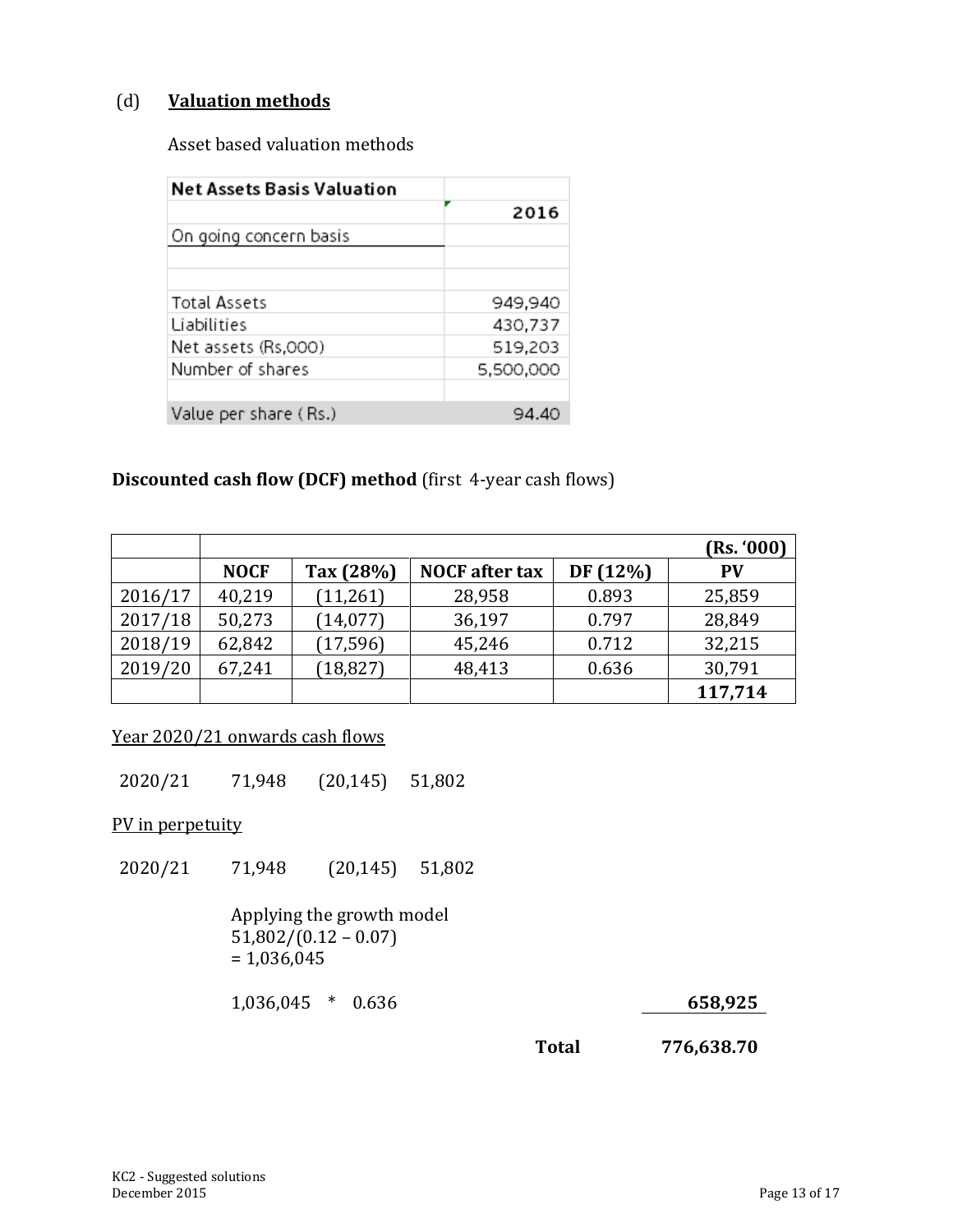| PV of loan payment (Rs. '000) (Working 01) | (206, 067.54) |
|--------------------------------------------|---------------|
|--------------------------------------------|---------------|

PV of tax benefit (Rs. '000)( Working 02)

Total

No of shares

#### **Value per share**

12,605.19

583,176,353.33

5,500,000.00

106.03

| Working 01 - PV of loan payment (Rs. million) |       |          |          |  |
|-----------------------------------------------|-------|----------|----------|--|
|                                               |       | DF (12%) | PV       |  |
| 2016/17                                       | 67.83 | 0.893    | (61)     |  |
| 2017/18                                       | 67.83 | 0.797    | (54)     |  |
| 2018/19                                       | 67.83 | 0.712    | (48)     |  |
| 2019/20                                       | 67.83 | 0.636    | (43)     |  |
|                                               |       |          | (206.07) |  |

| Working 02 - PV of tax benefit (Rs. million) |                 |           |         |           |
|----------------------------------------------|-----------------|-----------|---------|-----------|
|                                              | <b>Interest</b> | Tax (28%) | DF(12%) | <b>PV</b> |
| 2016/17                                      | 20.83           | 5.8324    | 0.893   | 5.21      |
| 2017/18                                      | 17.83           | 4.9924    | 0.797   | 3.98      |
| 2018/19                                      | 12.83           | 3.5924    | 0.712   | 2.56      |
| 2019/20                                      | 4.83            | 1.3524    | 0.636   | 0.86      |
|                                              |                 |           |         | 12.61     |

# **Summary of values**

|                      | Value per share (Rs.) |
|----------------------|-----------------------|
| Net book value basis | 94.40                 |
| DCF method           | 106.03                |

The above summary shows that Joe should negotiate within a price range of Rs. 94.40 to Rs. 106.03.

(10 marks)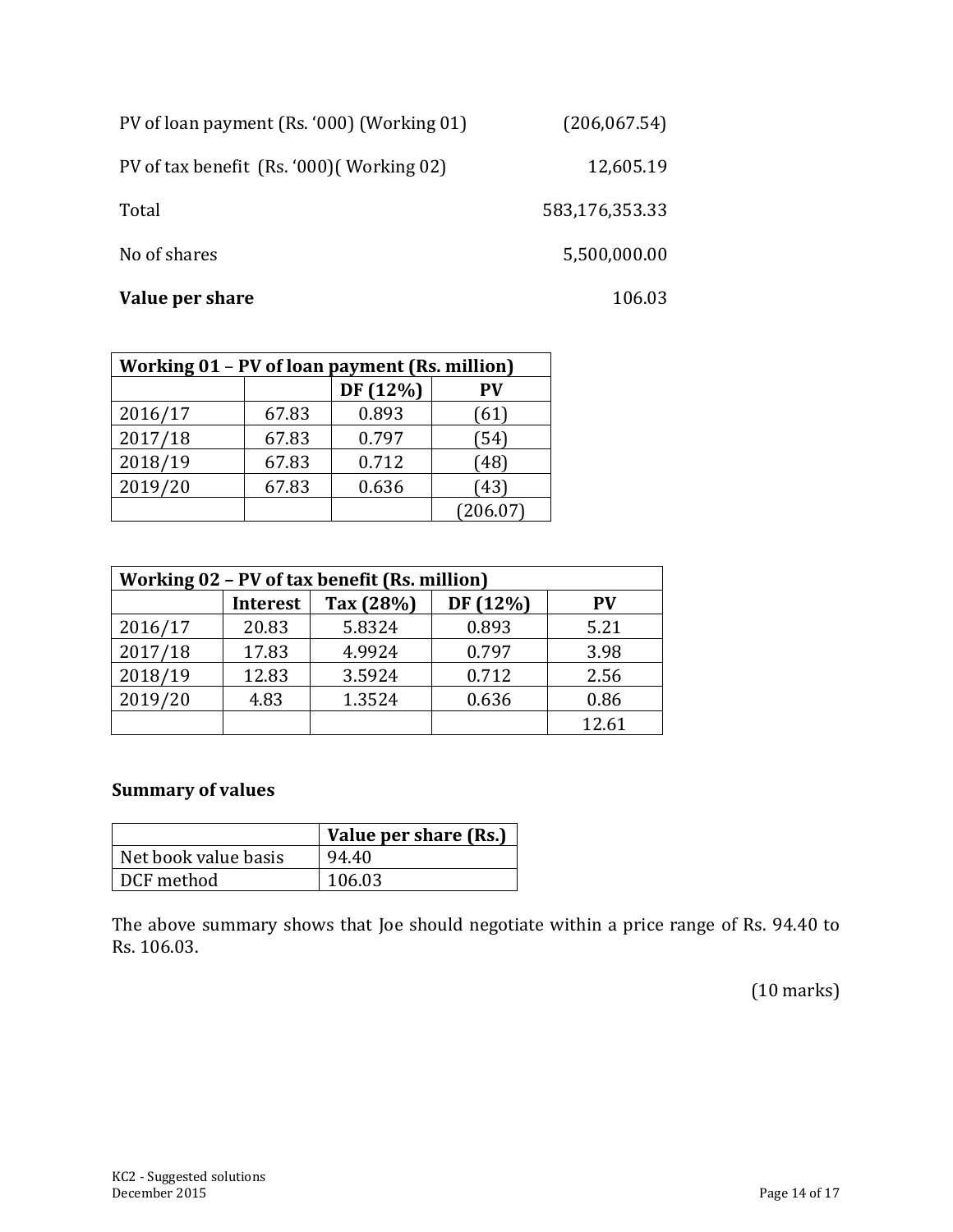### (e) **The following synergies can be expected by BOBR once acquired**

Additional operational cash flows

|                             | Year 1          |
|-----------------------------|-----------------|
| <b>Operating cash flows</b> | <b>Rs. '000</b> |
| Additional sales income     | 12,000          |
| Cost savings                | 5,000           |
| Staff lay-off savings       | 1,400           |
|                             | 18,400          |
| Tax (28%)                   | (5, 152)        |
| Annual post tax cash flow   | 13,248          |

Additional non-recurring cash flows

|                             |         |          |          | <b>Rs. '000</b> |
|-----------------------------|---------|----------|----------|-----------------|
|                             | Year 0  | Year 1   | Year 2   | Year 3          |
| Director fees               |         | (1, 728) | (1, 728) | (1, 728)        |
| Data processing termination |         |          |          |                 |
| fee                         |         |          |          |                 |
| Termination cost            | (2,000) |          |          |                 |
| Net cash flows              | (2,000) | (1,728)  | (1, 728) | (1,728)         |
| DF (12%)                    | 1.000   | 0.893    | 0.797    | 0.712           |
| PV                          | (2,000) | (1, 543) | (1, 377) | (1, 230)        |

Total cost benefit analysis

|                                       | <b>Rs. '000</b> |
|---------------------------------------|-----------------|
| NPV of non-recurring cash flows       | (6, 151)        |
| Present value of recurring cash flows | 110,400         |
| NPV before merger plan                | 583,176         |
| <b>Total NPV</b>                      | 687,425         |
| Number of shares in issue             | 5,500,000       |
| Value per share (Rs.)                 | 124.99          |

The best price that BOBR would come up with would be Rs. 124.99 per share. Therefore, anything more quoted by Joe would not be materialised from a rational perspective.

(10 marks)

(f) There are two main types of returns a shareholder can expect:

- $\triangleright$  Dividends<br> $\triangleright$  Capital gaing
- Capital gain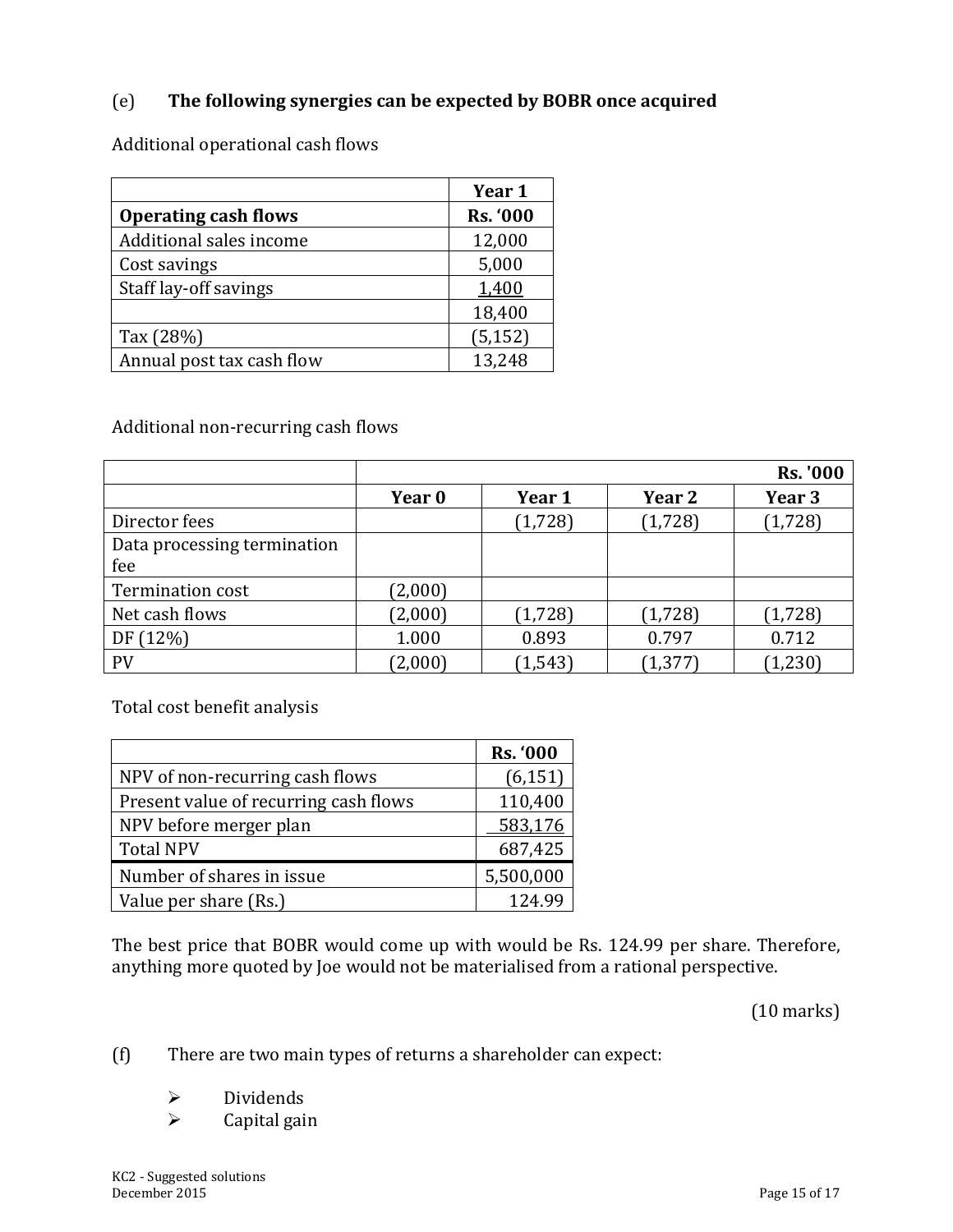A profitable and growing company may postpone dividends due to several reasons. The most common and widely visible reason is to fund business expansion into more profitable business lines.

How that would benefit shareholders is answered by the increasing stock price resulting from positive NPV projects. This will allow shareholders to sell shares in the market place and materialise the profit.

Therefore, zero dividend stocks should not be a cause for concern to shareholders unless such money is mismanaged by the top management of the company.

(5 marks)

**(Total: 50 marks)**